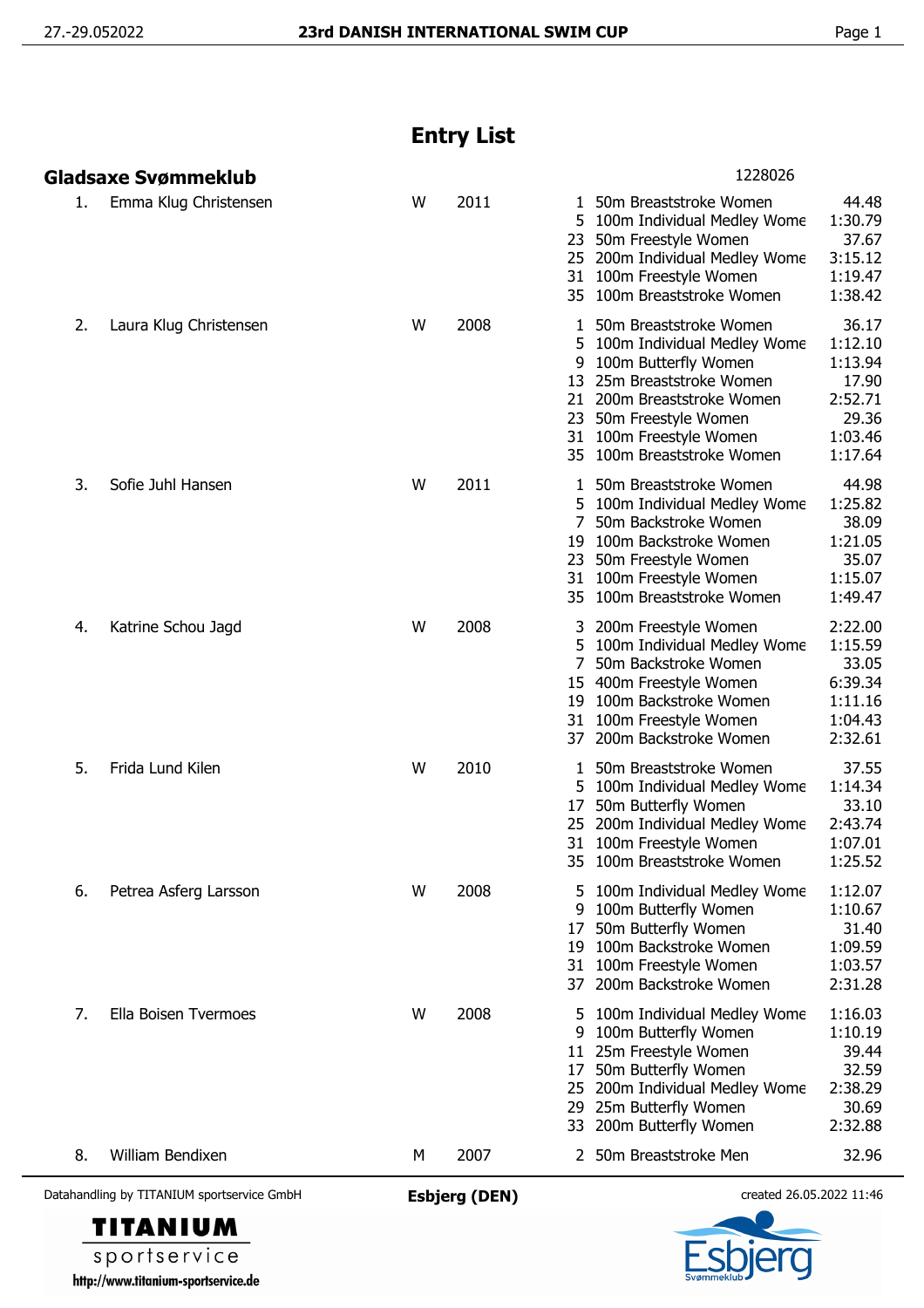|     | Gladsaxe Svømmeklub     |   |      | 1228026                                                                                                                                                                                                                                                                                                             |
|-----|-------------------------|---|------|---------------------------------------------------------------------------------------------------------------------------------------------------------------------------------------------------------------------------------------------------------------------------------------------------------------------|
| 8.  | William Bendixen        | М | 2007 | 1:06.76<br>6 100m Individual Medley Men<br>15.10<br>25m Breaststroke Men<br>14<br>200m Breaststroke Men<br>2:40.86<br>22.<br>27.18<br>50m Freestyle Men<br>24.<br>1:01.59<br>32 100m Freestyle Men<br>36 100m Breaststroke Men<br>1:13.68                                                                           |
| 9.  | Andreas Bartholin Bruhn | М | 2008 | 2:05.15<br>4 200m Freestyle Men<br>1:07.40<br>100m Individual Medley Men<br>6<br>4:24.63<br>400m Freestyle Men<br>16<br>1:07.65<br>100m Backstroke Men<br>20<br>27.41<br>50m Freestyle Men<br>24.<br>57.68<br>32<br>100m Freestyle Men<br>2:32.22<br>38 200m Backstroke Men                                         |
| 10. | Mikas Van Deurs         | М | 2010 | 1:19.69<br>100m Individual Medley Men<br>6<br>50m Backstroke Men<br>36.41<br>8<br>34.23<br>50m Butterfly Men<br>18<br>30.32<br>24 50m Freestyle Men<br>1:08.73<br>32 100m Freestyle Men<br>200m Backstroke Men<br>38                                                                                                |
| 11. | Victor Juhl Hansen      | М | 2007 | 1:00.96<br>100m Individual Medley Men<br>6<br>57.80<br>100m Butterfly Men<br>10<br>50m Butterfly Men<br>26.09<br>18<br>100m Backstroke Men<br>59.40<br>20.<br>2:13.77<br>200m Individual Medley Men<br>26<br>14.29<br>30 25m Butterfly Men<br>32 100m Freestyle Men<br>54.68<br>1:11.45<br>36 100m Breaststroke Men |
| 12. | Damjan Kruc             | М | 2008 | 1:10.79<br>100m Individual Medley Men<br>6<br>50m Backstroke Men<br>30.83<br>8<br>12.20<br>25m Freestyle Men<br>100m Backstroke Men<br>1:07.92<br>20<br>27.29<br>50m Freestyle Men<br>28 25m Backstroke Men<br>14.10<br>1:00.38<br>32 100m Freestyle Men                                                            |
| 13. | <b>Villads Moefelt</b>  | M | 2008 | 36.41<br>50m Breaststroke Men<br>1:09.04<br>100m Individual Medley Men<br>6<br>28.73<br>50m Butterfly Men<br>18<br>2:30.53<br>200m Individual Medley Men<br>26<br>16.25<br>25m Butterfly Men<br>30<br>36 100m Breaststroke Men<br>1:18.45<br>38 200m Backstroke Men<br>2:46.85                                      |
| 14. | Oliver Ogstrup          | M | 2009 | 1:10.90<br>100m Individual Medley Men<br>6<br>50m Backstroke Men<br>31.89<br>8<br>30.10<br>50m Butterfly Men<br>18<br>200m Individual Medley Men<br>2:34.62<br>26<br>100m Freestyle Men<br>1:03.90<br>32<br>38 200m Backstroke Men                                                                                  |
| 15. | Lukas Peacock           | М | 2007 | 1:05.67<br>100m Individual Medley Men<br>6<br>59.57<br>100m Butterfly Men<br>10<br>12.10<br>25m Freestyle Men<br>12<br>27.21<br>50m Butterfly Men<br>18<br>50m Freestyle Men<br>25.27<br>24                                                                                                                         |

Datahandling by TITANIUM sportservice GmbH **Esbjerg (DEN)** created 26.05.2022 11:46



**TITANIUM** sportservice http://www.titanium-sportservice.de